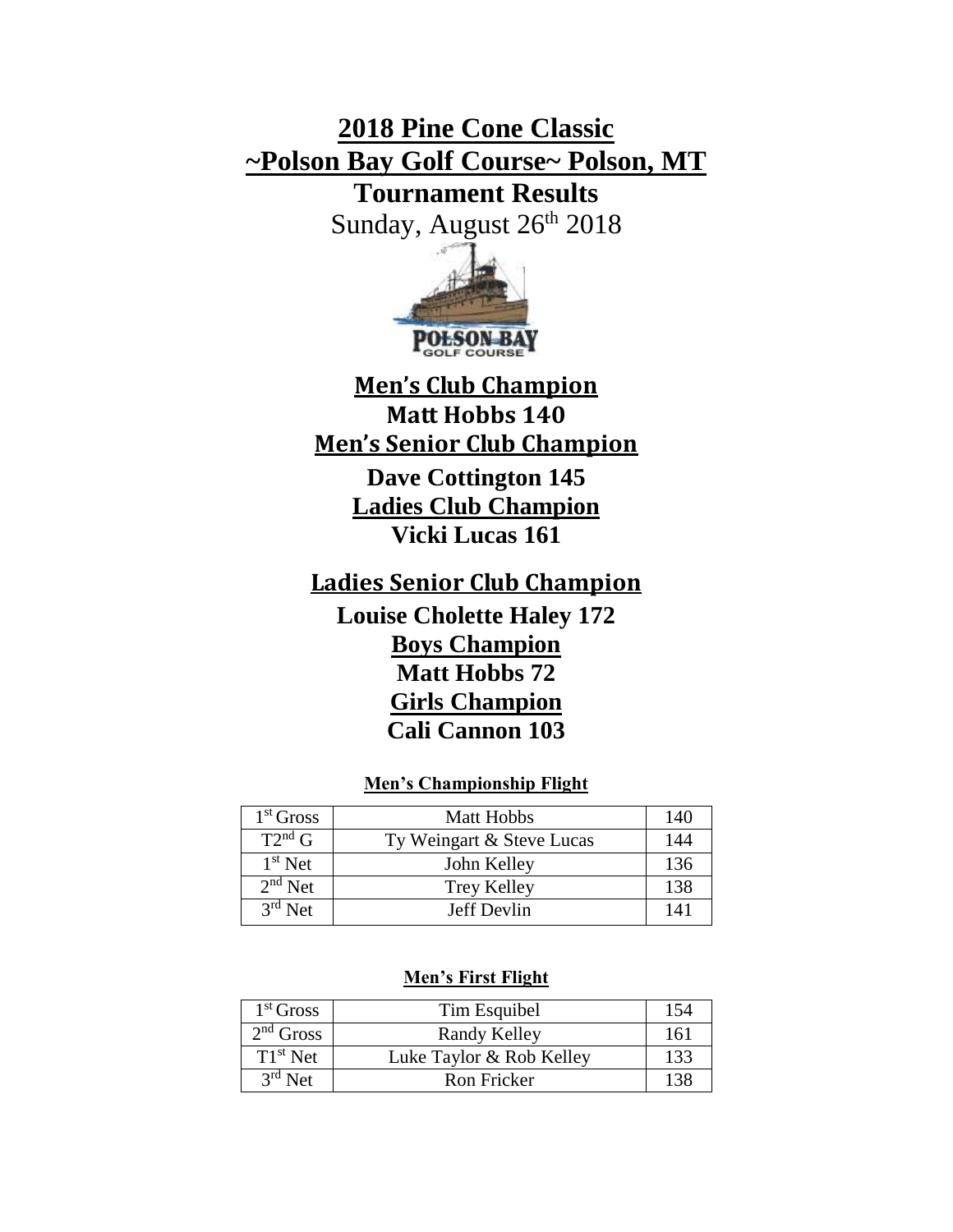## **Men's Senior Championship Flight**

| $1st$ Gross | Paul Zeeck          | 153 |
|-------------|---------------------|-----|
| $2nd$ Gross | <b>Rich Forbis</b>  | 157 |
| $1st$ Net   | Jim Lind            | 134 |
| $2nd$ Net   | <b>Rick Dunshee</b> | 135 |

# **Men's Senior First Flight**

| $1st$ Gross | Klaus Gilchrist        | 167 |
|-------------|------------------------|-----|
| $2nd$ Gross | <b>Steve Clairmont</b> | 169 |
| 1st         | Mark Hubbard           | 134 |
| $\gamma$ nd | Gary Keaster           | 131 |

**Men's Super-Senior Championship Flight**

| $1st$ Gross | Dave Cottington    | 145 |
|-------------|--------------------|-----|
| $2nd$ Gross | Jerry Fisher       | 158 |
| $1st$ Net   | Gary Clark         | 133 |
| $2nd$ Net   | <b>Ted Stetler</b> | 134 |
| $3rd$ Net   | Steve Schieflebein | 137 |

# **Men's Super-Senior First Flight**

| 1 <sup>st</sup> Gross | <b>Bob Hoene</b>             | 168 |
|-----------------------|------------------------------|-----|
| $2nd$ Gross           | Mike Gibbons                 | 173 |
| T1 <sup>st</sup> Net  | Herb Kimball & John Wantulok | 135 |
| T3nd Net              | Bill Boettcher & Bob Vick    | 138 |

# **Ladies Flight**

| $1st$ Gross | Vicki Lucas    | 161 |
|-------------|----------------|-----|
| $1st$ Net   | Candace Kugler | 135 |